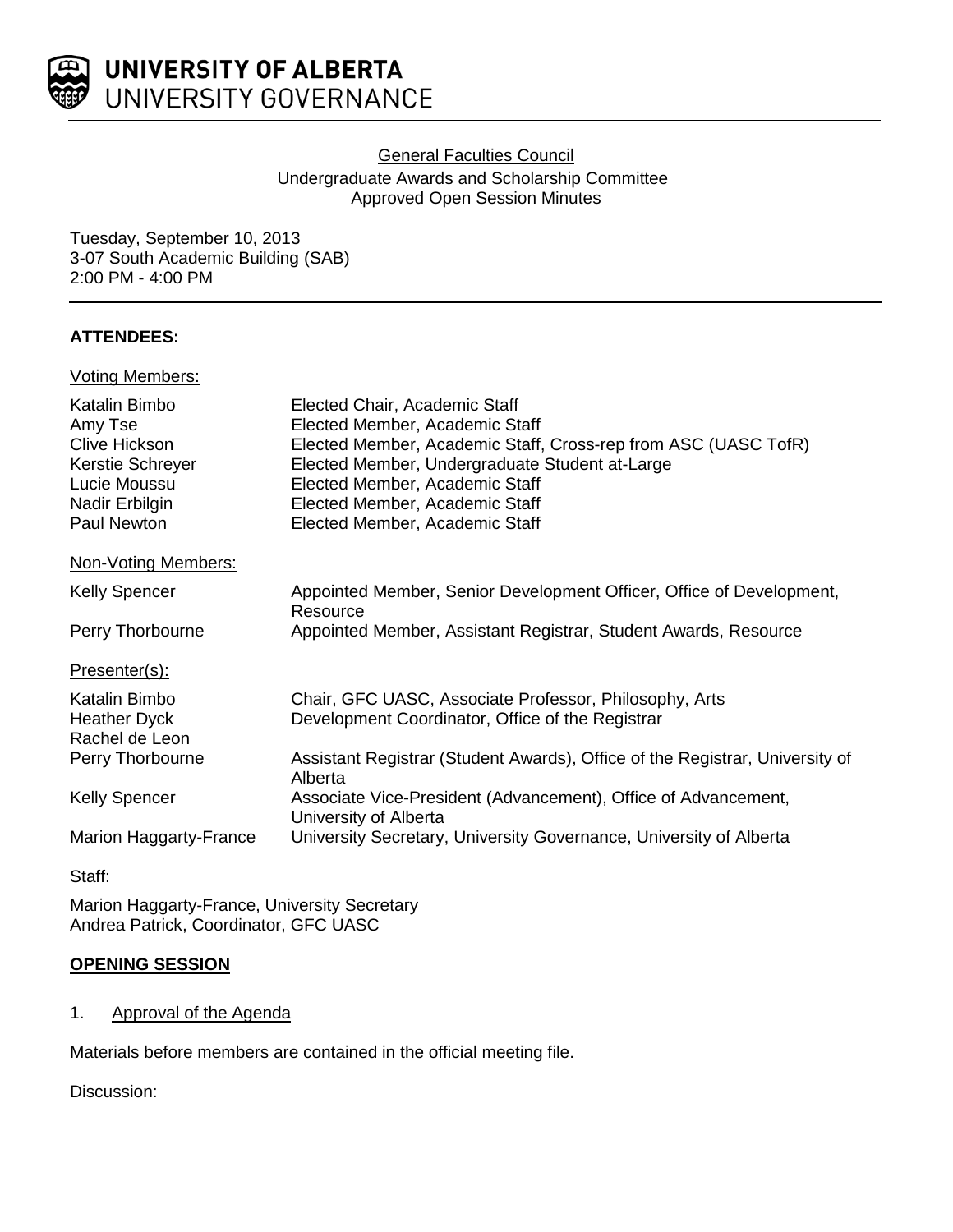The Chair reordered the Agenda to place Item 7: Awards, Bursaries, and Advancement - an Overview at the beginning of the meeting.

Motion: Moussu/Hickson

THAT the GFC Undergraduate Awards and Scholarship Committee approve the Agenda, as amended. **CARRIED**

2. Approval of the Open Session Minutes of June 11, 2013

Materials before members are contained in the official meeting file.

Motion: Bimbo/Erbilgin

THAT the GFC Undergraduate Awards and Scholarship Committee approve the Minutes of June 11, 2013. **CARRIED**

### 3. Comments from the Chair

The Chair commented on a number of relevant items to members and welcomed new members to the meeting. Members were asked to introduce themselves.

4. Kick-Off (no documents)

There were no documents.

*Presenter:* Marion Haggarty-France

#### *Discussion:*

Ms Haggarty-France thanked members for their service on the Committee, and noted that the work completed by GFC UASC is of vital importance to the academy. She reminded members to reference the University Governance website for orientation material, specific to GFC UASC, as well as Committee terms of reference and meeting material. She noted that the venue for General Faculties Council (GFC) meetings has recently changed to Room 1-140 Centennial Centre for Interdisciplinary Science (CCIS). Ms Haggarty-France invited members to register for the several "Governance 101" sessions planned throughout the year, and thanked the Resource members of the Committee for their valuable contribution towards the mandate of the Committee.

## **ACTION ITEMS**

## 5. New Undergraduate Student Awards and Scholarships for Approval (September 10, 2013)

Materials before members are contained in the official meeting file.

*Presenter:* Heather Dyck

*Purpose of the Proposal:* To approve new undergraduate awards and scholarships.

#### *Discussion*:

Members engaged in discussion relating to Items 1, 4, 5, 6, 7, 10, 11, 12.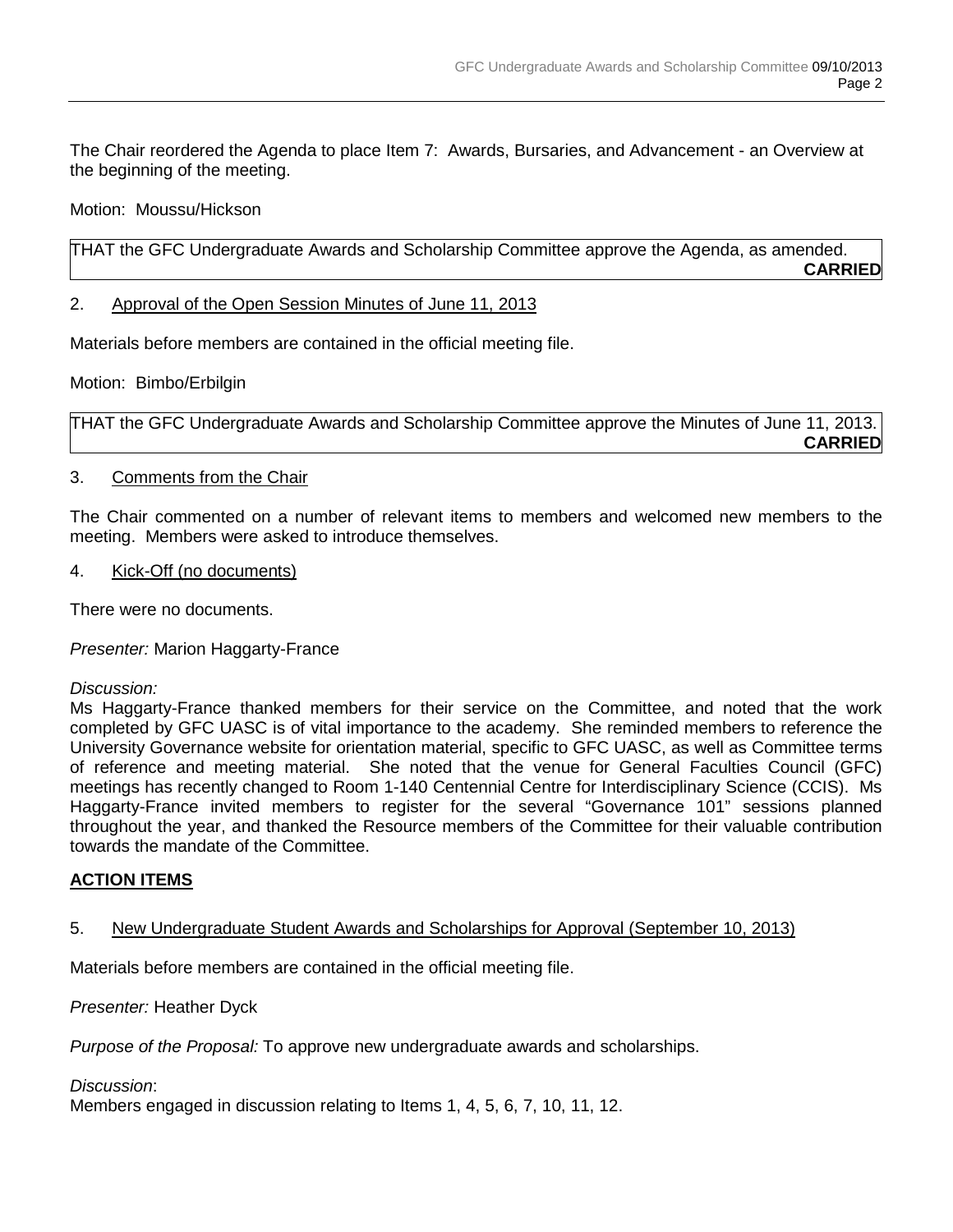Item 1: Members discussed student eligibility for this award, English language proficiency, and the definition of the word "transfer".

Item 4: Members discussed the details of the Conditions of the award, including the definition of "rural" and "from".

Item 5: A member enquired whether courses related to health and safety are offered within the first year curriculum and another member asked if the student would need to have taken the courses to meet the eligibility requirements.

Item 6: Members discussed the Value of the award and an amendment was made to the word "students" to make it singular within the Conditions of the award.

Item 7: Members discussed the spelling of the donor name, the definition of "satisfactory academic standing", whether many students would qualify for this award, and the size of Augustana's music program.

Item 10: Members discussed the definition of "significant" and amended the word "contribution(s)" within the Conditions of the award. Ms Dyck notified members of an additional spelling amendment to the title of the award.

Item 11: A member enquired about the word "exchange" within the Conditions of the award.

Item 12: Members discussed the total number of student awards offered at the University of Alberta, and the contents and purpose of the Conditions section within award descriptions.

#### Motion: Erbilgin/Tse

THAT the GFC Undergraduate Awards and Scholarship Committee approve, under delegated authority from General Faculties Council, new undergraduate student awards and scholarships, as submitted by the Student Awards Office and as set forth in Attachment 2, as amended, to be effective immediately.

#### **CARRIED**

#### 6. Amendments to Existing Undergraduate Student Awards and Scholarships for Approval (September 10, 2013)

Materials before members are contained in the official meeting file.

#### *Presenter:* Heather Dyck

*Purpose of the Proposal:* To approve amendments to existing undergraduate student awards and scholarships.

#### *Discussion*:

Members engaged in discussion in relation to Items 1, 2, 3, 4.

Items 1 and 2: A member pointed out that one of the programs listed within the Conditions of the scholarship does not exist in the University Calendar. A member enquired about the definition of "superior academic achievement". Ms Dyck will notify Ms Patrick of changes to the program in question, following the meeting.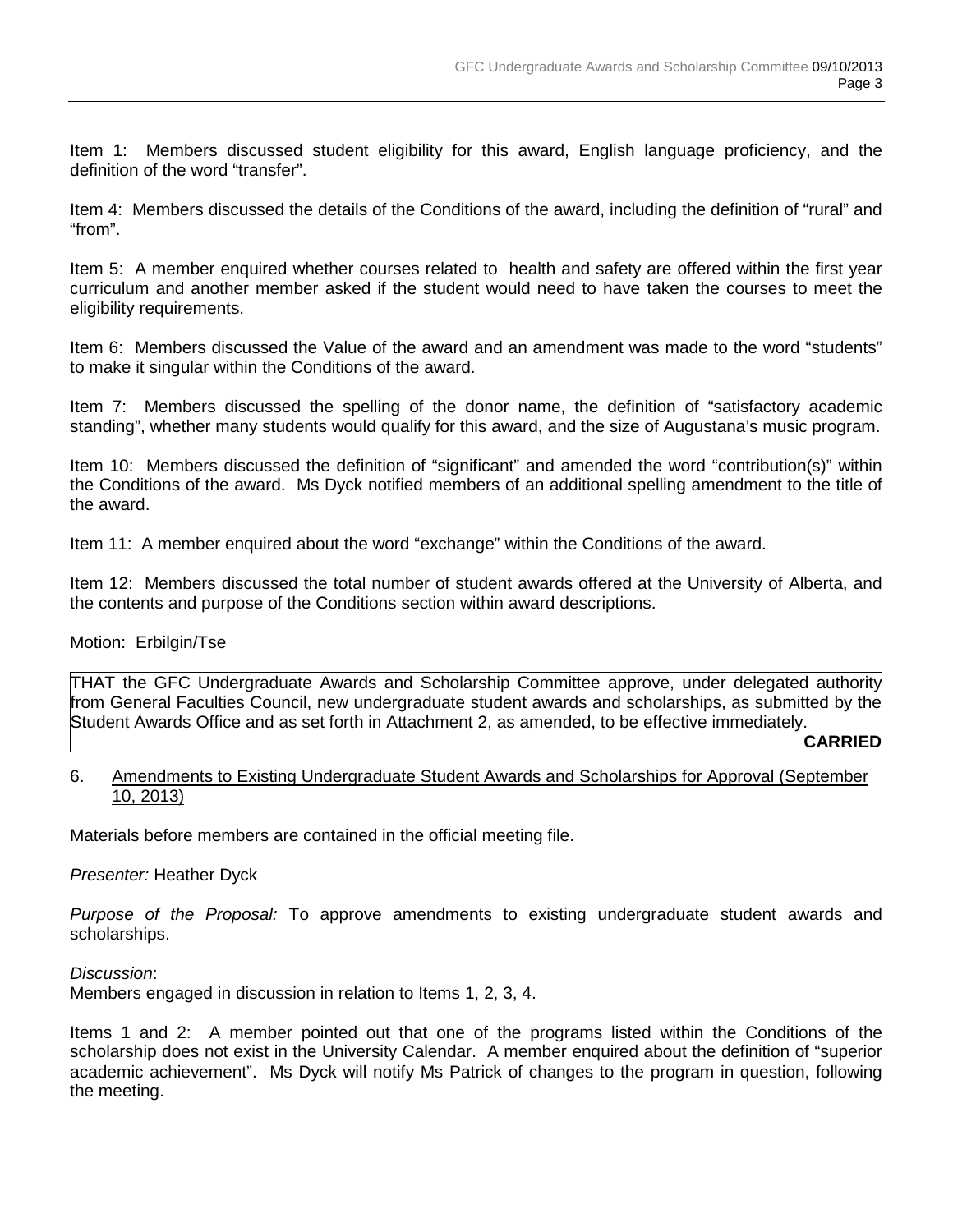Item 3: A member discussed the meaning of the term "full-time" within the Conditions of the scholarship.

Item 4: A member sought clarity regarding the title of the award.

Motion: Newton/Erbilgin

THAT the GFC Undergraduate Awards and Scholarship Committee approve, under delegated authority from General Faculties Council, proposed amendments to existing undergraduate student awards and scholarships, as submitted by the Student Awards Office and as set forth in Attachment 2, as amended, to be effective immediately.

**CARRIED**

### **DISCUSSION ITEMS**

#### 7. Awards, Bursaries, and Advancement - an Overview

There were no documents.

*Presenters:* Perry Thorbourne; Kelly Spencer; Heather Dyck; Rachel de Leon

*Purpose of the Proposal:* For discussion/information.

*Discussion*:

Presenters, aided by a PowerPoint presentation, provided members with a high-level overview of the Student Awards Office, University Bursaries and Emergency Funding, need-based *verses* merit-based funds, donor relationships, and the role of the Office of Advancement.

Following the presentation, members expressed a number of questions and comments, including, but not limited to: the communication process with Faculties regarding awards and scholarships; whether the donors get creative in drafting their respective awards and scholarships; whether donors ever re-negotiate terms; clarification of the minimum amount of an endowment; whether the University of Alberta Policies and Procedures On-Line (UAPPOL) procedure regarding minimum endowments will be amended to reflect the new minimum amount.

8. Question Period

There were no questions.

#### **INFORMATION REPORTS**

#### 9. Items Approved by the GFC Undergraduate Awards and Scholarship Committee by E-mail Ballots (non-debatable)

- Agenda Title: New Undergraduate Student University Bursary and Emergency Funding (UBEF) Bursary for Approval

APPROVED MOTION: THAT the GFC Undergraduate Awards and Scholarship Committee approve, under delegated authority from General Faculties Council, a new undergraduate student University Bursary and Emergency Funding (UBEF) Bursary, as submitted by the Office of the Annual Fund,